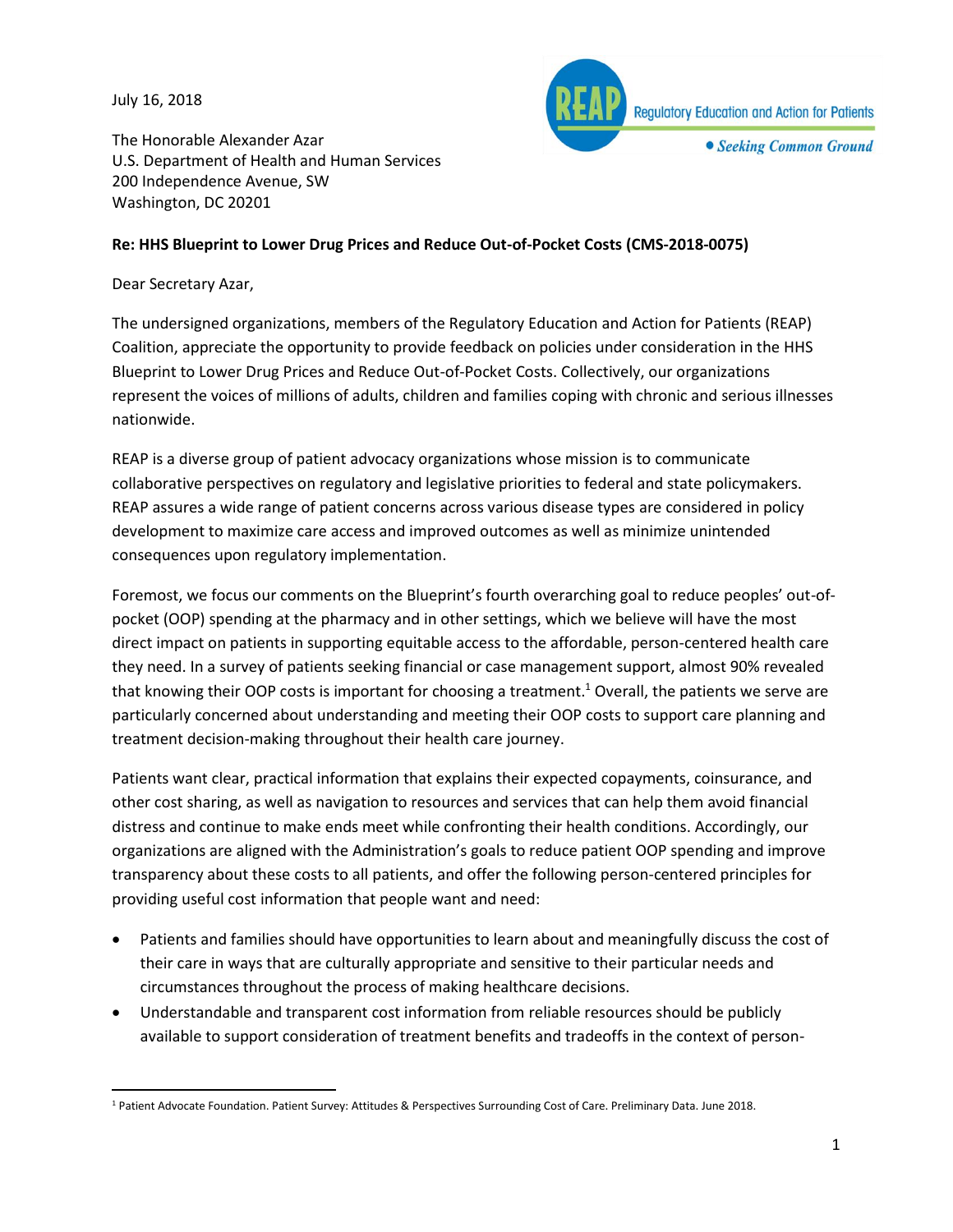centered care planning and shared decision-making throughout the care continuum and across all care settings.

• Pricing and cost transparency regulations should be applicable to all sources of patient cost and all stakeholders who participate in the creation of such costs to give patients access to information that helps them make more informed choices and prepare for the financial obligations associated with their care.

We are encouraged by the Administration's efforts to gather feedback from the broader health care community, and strongly urge the agency to apply a formal rule-making process or demonstration authority through the Center for Medicare and Medicaid Innovation (CMMI) to ensure optimal stakeholder input and engagement. Additionally, we suggest that ongoing reforms integrate recommendations from Centers for Medicare and Medicaid Services' (CMS) Person and Family Engagement Strategic Plan as well as leverage the Department of Health and Human Services' (HHS) Partnership for Patients Initiative.

We are pleased to share the following more detailed insights and recommendations to improve transparency, reduce OOP costs and ensure equitable access to affordable quality care as the agency determines the best way to implement such wide-ranging policy solutions.

## **1. Improving transparency**

## Pharmacist gag clause

Important conversations about cost transparency often occur at the point of sale between a patient and their pharmacist at the pharmacy counter. News reports have highlighted the practice of pharmacy gag clauses and clawbacks in which pharmacists are prohibited by the insurance plan from disclosing the total cost of the drug or "cash price" to a patient, resulting in patients paying a prescription copayment that is higher than the retail price.<sup>2,3</sup> This practice bypasses a person's ability to choose the most affordable OOP cost and diminishes the relationship and trust with their care team.

Researchers have recently quantified the clawback phenomenon, finding that in 2013, overpayments by commercially-insured patients occurred in over a quarter of generic drug claims (28%), leading to overpayments totaling \$10.51 per member per year.<sup>4</sup> We are encouraged by recent communication from CMS reminding Part D plan sponsors that pharmacy gag clauses run counter to price transparency initiatives.<sup>5</sup> However, we recommend that CMS take additional steps to formalize guidance for insurance plans that ensure patients do not inadvertently overpay for prescription medications due to pharmacy gag clauses and clawbacks.

 $\overline{\phantom{a}}$ <sup>2</sup> Appleby, Julie. Filling a prescription? You might be better off paying cash. Kaiser Health News. June 24, 2016. Retrieved July 5, 2018 from: <http://khn.org/news/filling-a-prescription-you-mightbe-better-off-paying-cash/>

<sup>&</sup>lt;sup>3</sup> Hopkins, Jared S. You're Overpaying for Drugs and Your Pharmacist Can't Tell You. Bloomberg News. February 24, 2017. Retrieved July 5, 2018 from: <https://www.bloomberg.com/news/articles/2017-02-24/sworn-to-secrecy-drugstores-stay-silent-as-customers-overpay> <sup>4</sup> USC Schaeffer. Overpaying for Prescription Drugs: The Copay Clawback Phenomenon. March 2018. Available at:

[http://healthpolicy.usc.edu/documents/2018.03\\_Overpaying%20for%20Prescription%20Drugs\\_White%20Paper\\_v.1.pdf](http://healthpolicy.usc.edu/documents/2018.03_Overpaying%20for%20Prescription%20Drugs_White%20Paper_v.1.pdf) <sup>5</sup> Centers for Medicare and Medicaid Services. Letter for Part D Plan Sponsors. May 11, 2018. Available at:

<https://www.cms.gov/Newsroom/MediaReleaseDatabase/Press-releases/Other-Content-Types/2018-05-17.pdf>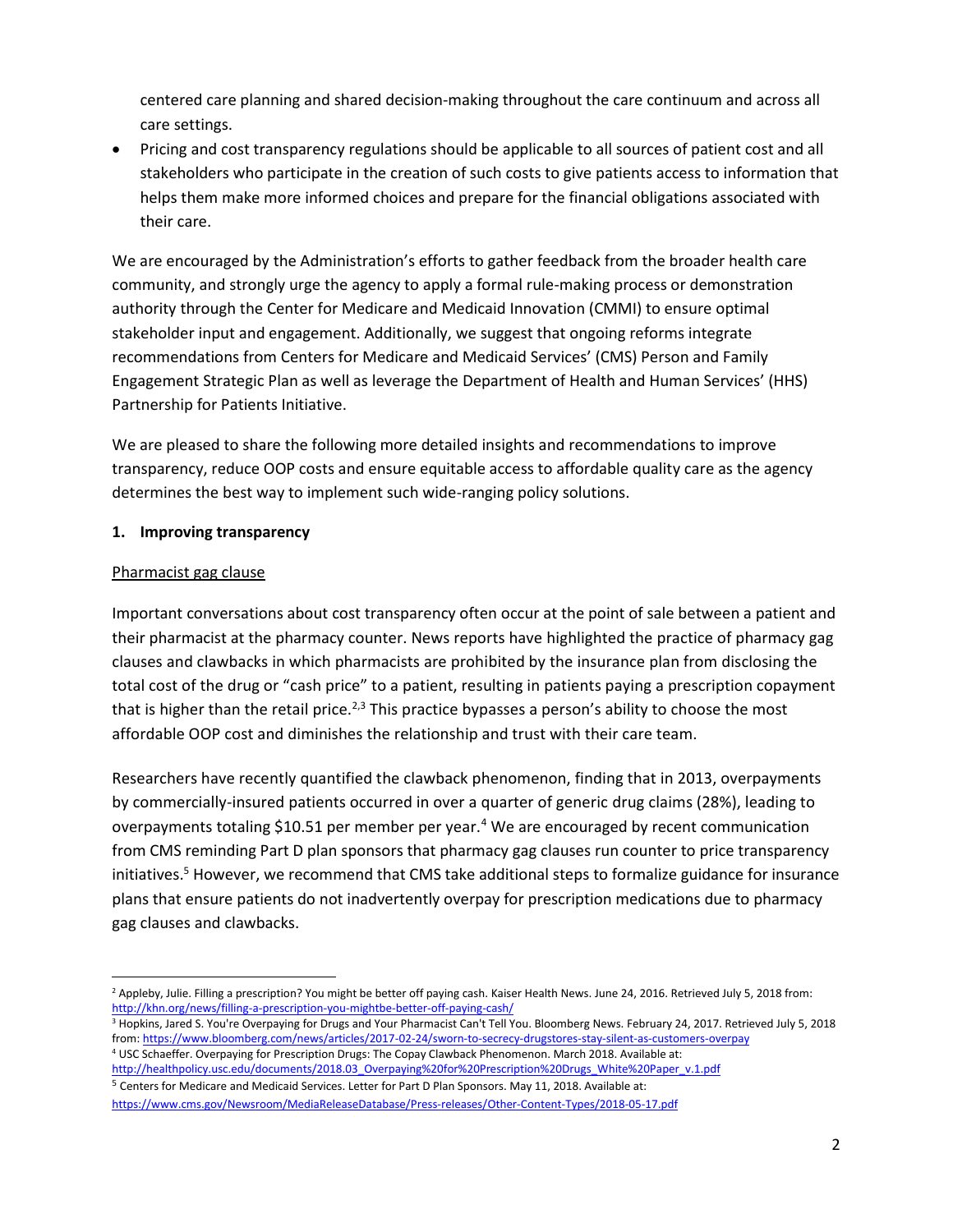#### Rebate Pass-Through

We support and appreciate Administration efforts to improve transparency and protect patients from paying a larger share of the drug costs, which can occur when rebates and price concessions are not reflected in negotiated price at the point of sale. Patients and families are far removed from these arrangements but should regardless share a portion of the savings that insurers may use to balance reductions in premiums and cost-sharing.

Currently, manufacturer rebates do not necessarily lower patients' OOP costs directly. Survey data indicate that in 2017, only 4% of employer-based commercial plans used manufacturer rebates to directly lower patient's OOP costs, while 11% used rebates to offset member premiums, but the great majority (68%) used rebates to lower plan spending on drugs.<sup>6</sup> To protect patients from shouldering a greater proportion of costs, CMS should monitor trends in commercial plan practices that could potentially be mirrored by private Part D sponsors.

CMS could also require and obtain more complete data about contractual arrangements between manufacturers and payers that includes rebates at the individual drug level. As the Administration seeks to effectively design policies that require Part D sponsors to pass through savings to patients, these data can be used to identify and test innovative benefit design models that work best for Medicare beneficiaries and support equitable access to affordable medications that patients and families confronting serious, chronic illness may need.

We urge CMS to ensure that beneficiaries, especially vulnerable and low-income patients, directly benefit from savings generated through discount programs or price negotiations. CMS should explore options that balance monthly premiums with cost-sharing at the point of sale and share information on savings offered by plans in an easily understandable format so that patients and families have the useful financial information they need to support their health care decisions.

### Part D Explanation of Benefits

 $\overline{\phantom{a}}$ 

While Part D end-of-year statements currently include some information about the negotiated price of prescription drugs, we have learned that patients are more interested in having clear information about their specific OOP cost-sharing responsibility and are eager to weigh these cost considerations when making health care decisions. However, weighing the cost trade-offs can only occur with a deeper understanding about the different cost components. A survey conducted in 2017 of primarily older adults found that only 75% knew their specific plan deductible, while over 90% were able to recall their monthly premiums and point-of-sale cost-sharing.<sup>7</sup> CMS could provide more complete and understandable cost information in a user-friendly interface to address this critical gap in understanding about OOP costs.

<sup>6</sup> Pharmacy Benefit Management Institute. 2017 Trends in Drug Benefit Design. Retrieved Jan 8, 2018. Available at: [https://www.pbmi.com/PBMI/Research/PBMI\\_Reports/Drug\\_Benefit\\_Reports/PBMI/Research/Store/BDR.aspx?hkey=bfcca9f8-610e-4eca](https://www.pbmi.com/PBMI/Research/PBMI_Reports/Drug_Benefit_Reports/PBMI/Research/Store/BDR.aspx?hkey=bfcca9f8-610e-4eca-a908-8ff451bb2f87)[a908-8ff451bb2f87](https://www.pbmi.com/PBMI/Research/PBMI_Reports/Drug_Benefit_Reports/PBMI/Research/Store/BDR.aspx?hkey=bfcca9f8-610e-4eca-a908-8ff451bb2f87) 

<sup>7</sup> Patient Advocate Foundation. Patient Preference and Insurance Survey. Conducted 2017.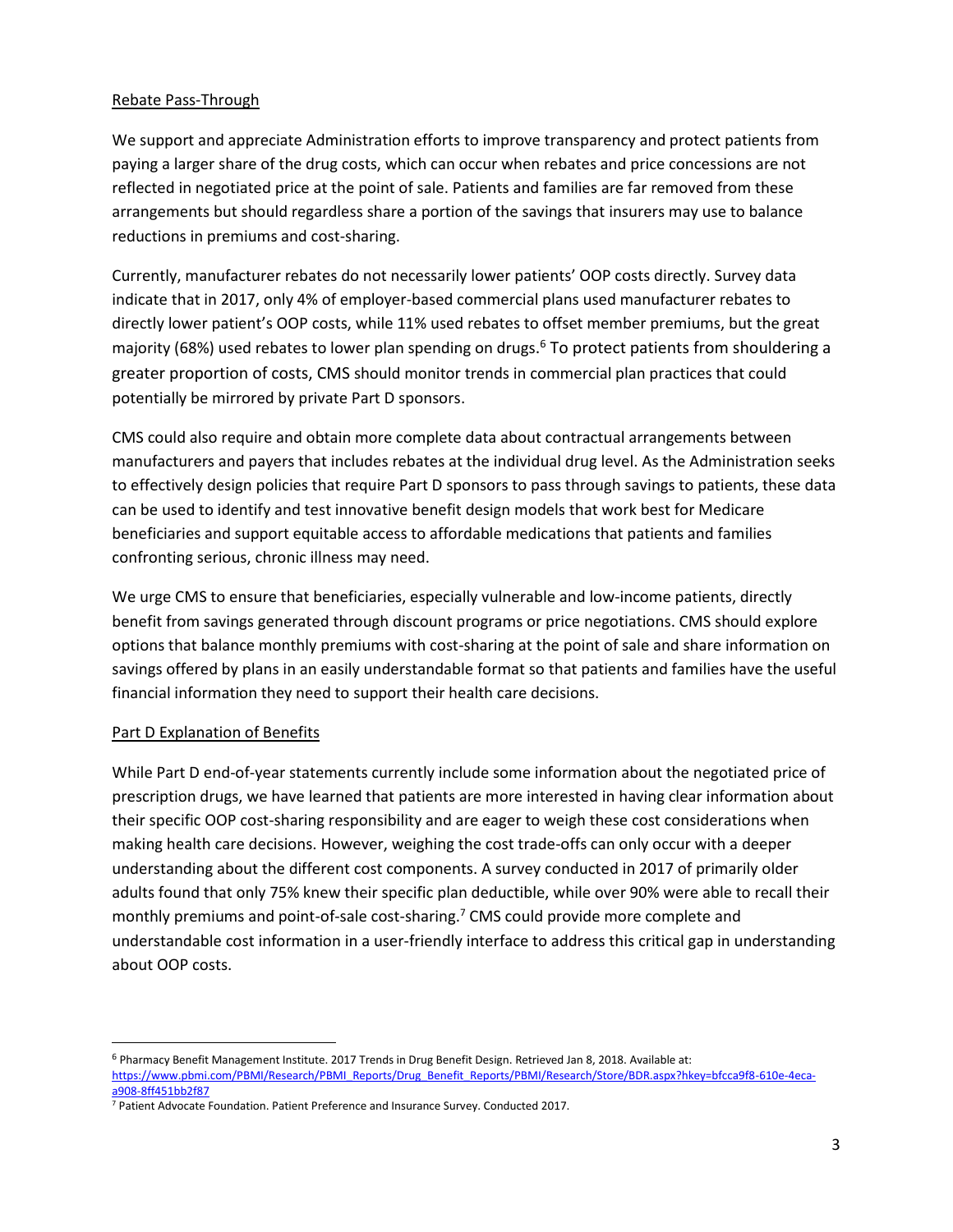To begin, we recommend improving the information contained in the explanation of benefit (EOB) documentation sent to Medicare beneficiaries so that EOBs delineate more clearly the patients' financial responsibility in terms of copayment, coinsurance, and premiums distinct from their deductibles. Information about lower-cost alternatives presented alongside estimated cost-sharing would better equip patients to discuss treatment options with their physicians and choose wisely in both Medicare Part B and D.

Further, CMS could enhance usability and simplify existing transparency tools to better assist patients and families in making decisions about their Medicare Part D plan. A recent report evaluating Medicare Plan Finder's (MPF) online shopping experience found that the tool requires significant reform to ensure clear comparative plan information is readily available, accessible and easy for Medicare beneficiaries to understand.<sup>8</sup> As a first step, we recommend that CMS better integrate personal information in MPF to estimate OOP costs, provide the opportunity to discuss options with qualified experts and ensure patients are involved in testing any initial and ongoing updates to transparency tools.

Moving forward, we respectfully ask the agency to prioritize improving the readability and usability of all plan communications, using stakeholder expertise and feedback throughout the process in a personcentered approach like the request for input on CMS' *Welcome to Medicare* packages, to which many patient groups provided comments last year.

## **2. Reducing OOP Costs**

# Shifting Drugs from Medical to Pharmacy Benefit

Prescription drug coverage shifts from the Medicare Part B to Part D benefit as discussed in the Blueprint may achieve savings in the short-term but would impact payment and delivery dynamics of all stakeholders, leading to potentially harmful unintended consequences for seriously ill patients.

First, patients may face higher OOP costs because high-cost drugs covered under the Part B benefit typically incur 20% cost-sharing, compared to the Part D benefit in which drugs are subject to utilization management such as step therapy protocols and often incur 33% cost-sharing on the specialty tier.<sup>9</sup> In fact, a recent analysis found that average OOP costs for new cancer drugs in 2016 were about 33% higher when covered by Part D compared to Part B.<sup>10</sup> Higher cost-sharing, especially occurring unexpectedly, could result in non-medical switching as patients and their providers must consider alternative, less-ideal treatment options due to affordability concerns.

In addition to higher OOP costs, patients may experience confusion or delays in care if a physicianadministered drug previously covered under the Part B benefit is now required to be dispensed through a specialty pharmacy. Storage and handling concerns may arise as patients and providers assume new responsibilities, such as brown bagging, a practice in which the patient retrieves a drug from the

 $\overline{\phantom{a}}$ <sup>8</sup> Clear Choices Campaign and National Council on Aging. Modernizing Medicare Plan Finder. Evaluating and Improving Medicare's Online Comparison Shopping Experience. April 2018. Available at[: https://www.cahc.net/s/CC-2018-MedicarePF-Report-5318-FINAL.pdf](https://www.cahc.net/s/CC-2018-MedicarePF-Report-5318-FINAL.pdf) <sup>9</sup> Kaiser Family Foundation. Medicare Part D in 2018: The Latest on Enrollment, Premiums, and Cost Sharing. May 2018. Available at: <http://files.kff.org/attachment/Issue-Brief-Medicare-Part-D-in-2018-The-Latest-on%20Enrollment-Premiums-and-Cost-Sharing>

<sup>&</sup>lt;sup>10</sup> Brow M and Kane R. Avalere Analysis Highlights Complexities of Transitioning Medicare Part B Drugs into Part D. May 21, 2018. Available at: <http://avalere.com/expertise/life-sciences/insights/avalere-analysis-highlights-complexities-of-transitioning-medicare-part-b-d>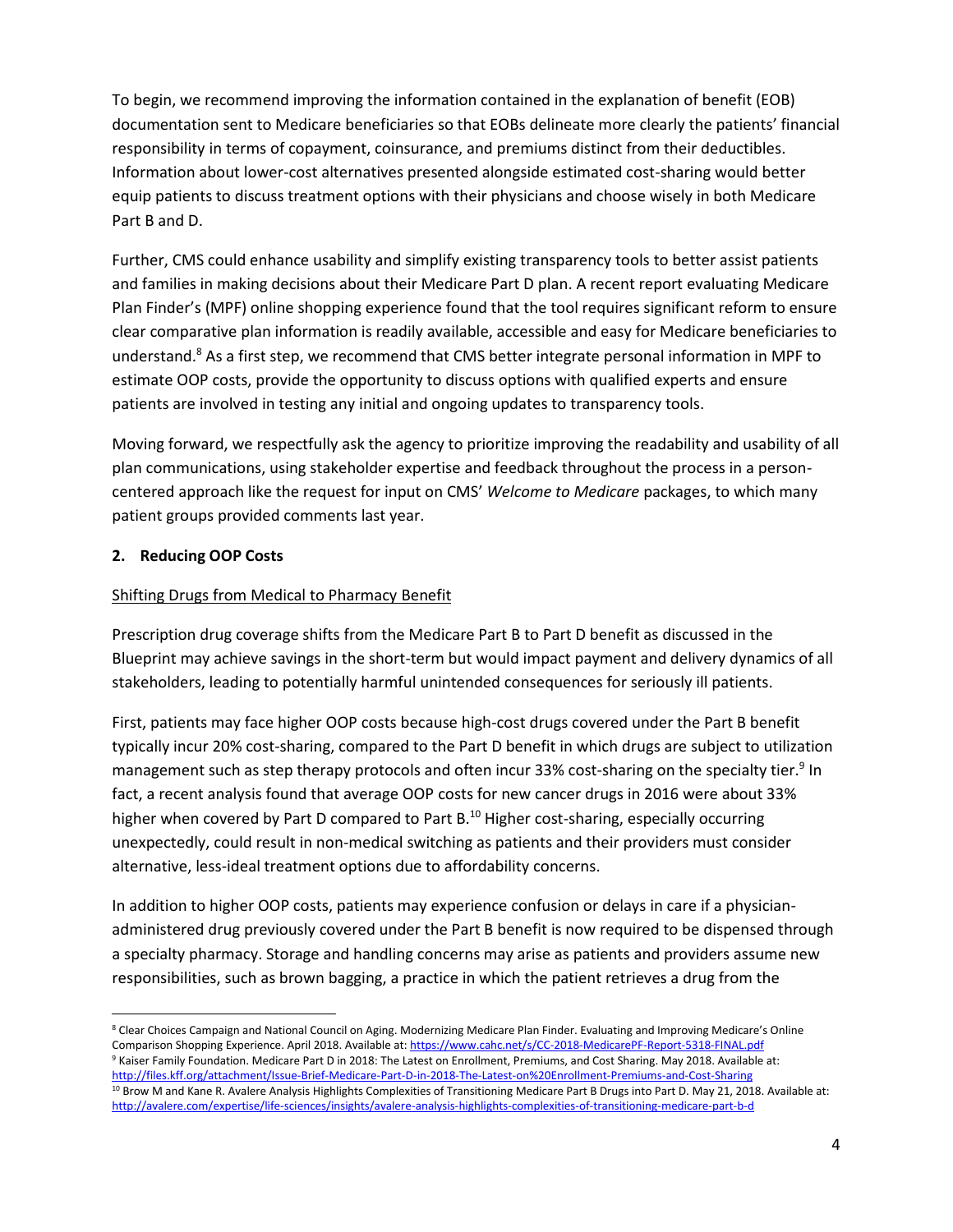pharmacy to be administered by the physician thereafter.<sup>11</sup> Finally, we caution that while this proposal would lower drug spending, declines in medication adherence due to higher cost-sharing may lead to increased spending in Part B as patients may require other costly services due to ineffective disease management.

Such drastic benefit design changes may create challenges for patients and providers to secure an agreed-upon treatment and effectively manage their health conditions. We are concerned with this potential policy change and urge HHS to carefully consider the effects on OOP costs, health outcomes and care experience across different patient populations before moving forward. Alternatively, CMS could alleviate high OOP costs persisting in Part D by modernizing benefit design alongside current initiatives to pass rebates through to patients at the point of sale as discussed above. For instance, one analysis of drug rebates on patient and Medicare spending suggests that reconfiguring cost-sharing by utilizing copayments rather than coinsurance, for certain high-cost specialty drugs, could lower out-ofpocket costs for patients. 12

## Cap on Part D Out-of-Pocket Costs

We are encouraged by the Administration's proposal in the President's FY19 Budget, mentioned in the Blueprint, to create an OOP maximum for Medicare Part D beneficiaries above the catastrophic threshold. While 3.6 million beneficiaries reached the catastrophic coverage threshold in 2015, we are most concerned about the subset of patients (one million) exposed to the 5% coinsurance who do not receive low income subsidies (LIS) to help them afford their prescriptions.<sup>13</sup> An annual OOP maximum would represent a true protection for seriously ill patients against high OOP costs for treatments needed to maintain their health. Researchers estimate that an OOP cap for all Part D beneficiaries would raise monthly premiums by only  $$0.40 - $1.31$  per member.<sup>14</sup>

We strongly support introducing an OOP cap in Part D so long as cost-offsets do not substantially increase patients' overall financial responsibility such as through higher premiums. We respectfully ask that the agency consider policy solutions that account for insurance plan trade-offs and ultimately reduce patients' OOP costs, especially those who do not qualify for LIS and are unable to limit their financial liability.

### Copay Discount Cards

In many instances, copay cards refer to coupons distributed by manufacturers to reduce OOP costs for a specific drug. This use of copay discount or coupon cards has increased significantly in recent years,

 $\overline{\phantom{a}}$ <sup>11</sup> Academy of Managed Care Pharmacy. Professional Practice Advisory on Brown Bagging. February 2009. Available at: <http://amcp.org/brownbagging/>

**<sup>12</sup>** Dusetzina SB, Conti RM, Yu NL, Bach PB. Association of Prescription Drug Price Rebates in Medicare Part D with Patient Out-of-Pocket and Federal Spending. JAMA Intern Med. 2017 August 01; 177(8): 1185–1188

<sup>&</sup>lt;sup>13</sup> Kaiser Family Foundation. Issue Brief. No Limit: Medicare Part D Enrollees Exposed to High Out-of-Pocket Drug Costs Without a Hard Cap on Spending. November 2017. Available at[: http://files.kff.org/attachment/Issue-Brief-No-Limit-Medicare-Part-D-Enrollees-Exposed-to-High-Out](http://files.kff.org/attachment/Issue-Brief-No-Limit-Medicare-Part-D-Enrollees-Exposed-to-High-Out-of-Pocket-Drug-Costs-Without-a-Hard-Cap-on-Spending)[of-Pocket-Drug-Costs-Without-a-Hard-Cap-on-Spending](http://files.kff.org/attachment/Issue-Brief-No-Limit-Medicare-Part-D-Enrollees-Exposed-to-High-Out-of-Pocket-Drug-Costs-Without-a-Hard-Cap-on-Spending)

<sup>&</sup>lt;sup>14</sup> Trish E, Xu J, Joyce G. Growing Number of Unsubsidized Part D Beneficiaries with Catastrophic Spending Suggests Need for An Out-Of-Pocket Cap. *Health Affairs*. 2018 Jul 09;37(7). Available at[: https://www.healthaffairs.org/doi/10.1377/hlthaff.2018.0006](https://www.healthaffairs.org/doi/10.1377/hlthaff.2018.0006)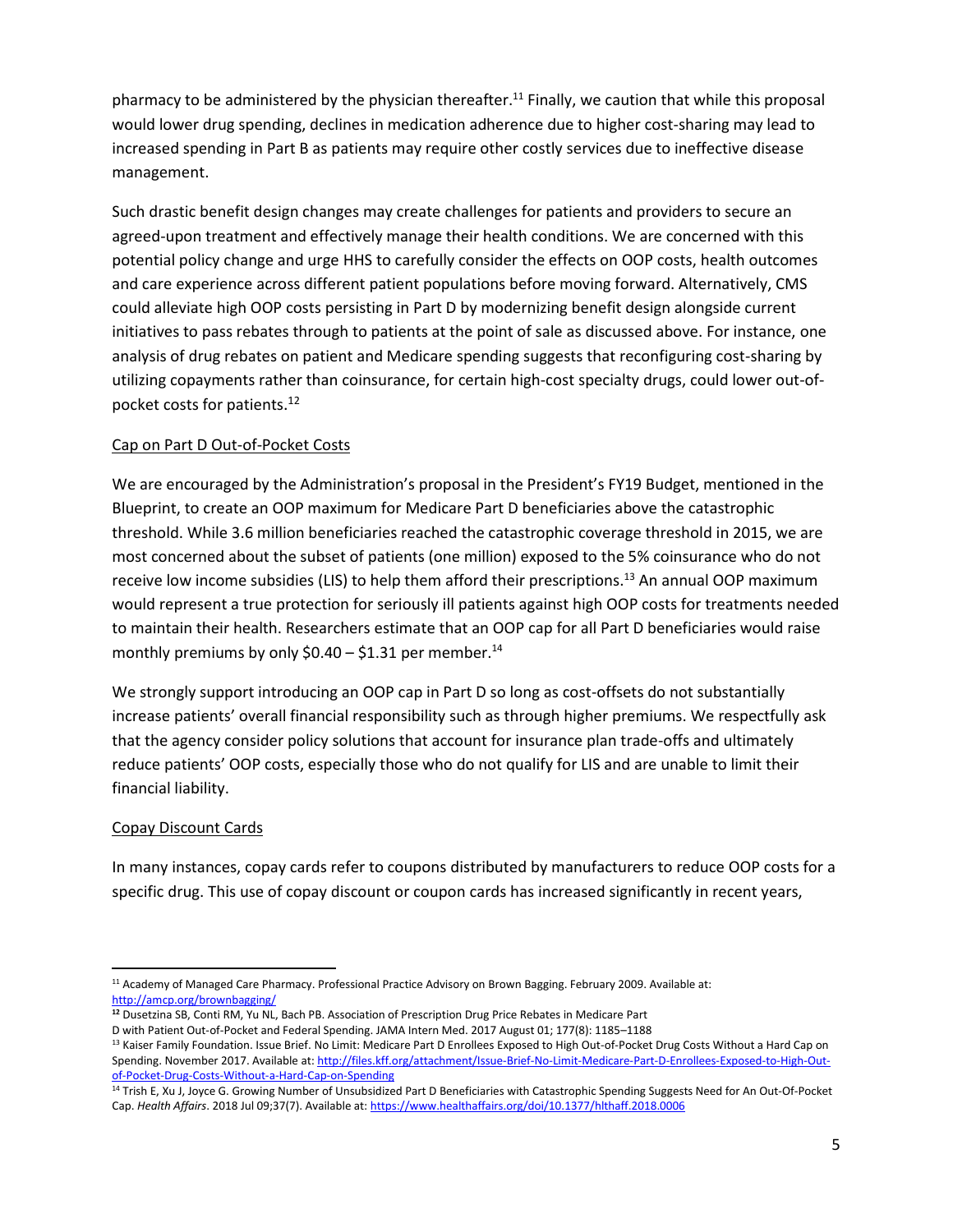from fewer than 100 branded drugs with coupons in 2009 to over 700 by 2015.<sup>15</sup> There is concern that copay coupons may influence treatment decisions and incentivize the use of higher-cost drugs when generic alternatives are available. However, a recent report found that of the 200 highest-expenditure drugs in 2014, only 19 drugs (9.5%) had a copay coupon when a generic alternative was also available. It concluded that most coupons are not affecting generic drug use as a lower cost alternative and appear to help patients secure treatment when no other options exist.<sup>16</sup> Further scrutiny reveals that the copay coupon landscape is extremely nuanced, requiring more detailed and comprehensive empirical studies about their impact to drug prices, generic drug use and overall impact on patient costs.

We emphasize that charitable patient assistance programs (PAPs), distinct from manufacturer copay cards, serve as an important safety net for lower-income patients by providing financial support for a broad array of products. For the most part, these programs support families facing 400% of federal poverty level (FPL) or lower, especially those coping with serious, chronic illness. Research has substantiated that below this financial threshold exists a significant need for patient access to health care subsidy support to afford cost sharing obligations and rising healthcare costs on top of their other daily living expenses.<sup>17</sup> This need is especially true for Medicare beneficiaries due to the OOP pressure created by the Part D benefit design prior to reaching catastrophic coverage.

Unfortunately, the federally funded LIS program generally only reaches patients up to about 100% to 150% of FPL. PAPs extend this safety net support to Medicare beneficiaries who are prohibited by law from using coupons offered by manufacturers to offset their OOP drug costs. Charitable PAPs differ significantly from manufacturer programs in several ways, the most critical is that the latter are tied specifically to and can only be used for a specific product often regardless of income while the former provides financial support for low-income patients with a specific disease and they can use the support to help pay for a broad array of products used to treat their disease. For this reason, charitable copay support operates similar and complementary to the LIS as was the intent when the Office of Inspector General offered its guidance on such programs in a 2005 SAB as part of the Part D rollout.

We recognize the Administration's concerns that copay discount cards may impact drug pricing negotiations between plans and manufacturers, however, when no lower-cost alternatives exist, copay coupons may be a patient's only means of accessing a treatment they need. We respectfully request that any action taken to regulate copay discount cards involve key stakeholder engagement, including those that work directly with low-income patients.

### **3. Ensuring Access**

 $\overline{\phantom{a}}$ 

### Medicare Part D Protected Classes

As HHS considers various Part D proposals in the Blueprint, we appreciate the opportunity to reinforce our strong support for maintaining the six protected classes in Medicare Part D. The protected classes

<sup>&</sup>lt;sup>15</sup> Johnson, Carolyn Y. (May 12 2016) Secret rebates, coupons and exclusions: how the battle over high drug prices is really being fought. The Washington Post. Retrieved on 7/9/18 from: [https://www.washingtonpost.com/news/wonk/wp/2016/05/12/the-drug-price-arms-race-that](https://www.washingtonpost.com/news/wonk/wp/2016/05/12/the-drug-price-arms-race-that-leaves-patients-caught-in-themiddle/?utm_term=.826b55a86e56)[leaves-patients-caught-in-themiddle/?utm\\_term=.826b55a86e56](https://www.washingtonpost.com/news/wonk/wp/2016/05/12/the-drug-price-arms-race-that-leaves-patients-caught-in-themiddle/?utm_term=.826b55a86e56)

<sup>&</sup>lt;sup>16</sup> Van Nuys K et al. USC Schaeffer. A Perspective on Prescription Drug Copayment Coupons. February 2018.

<sup>&</sup>lt;sup>17</sup> Patient Advocate Foundation. Roadmap to Consumer Clarity in Health Care Decision Making. May 2017.